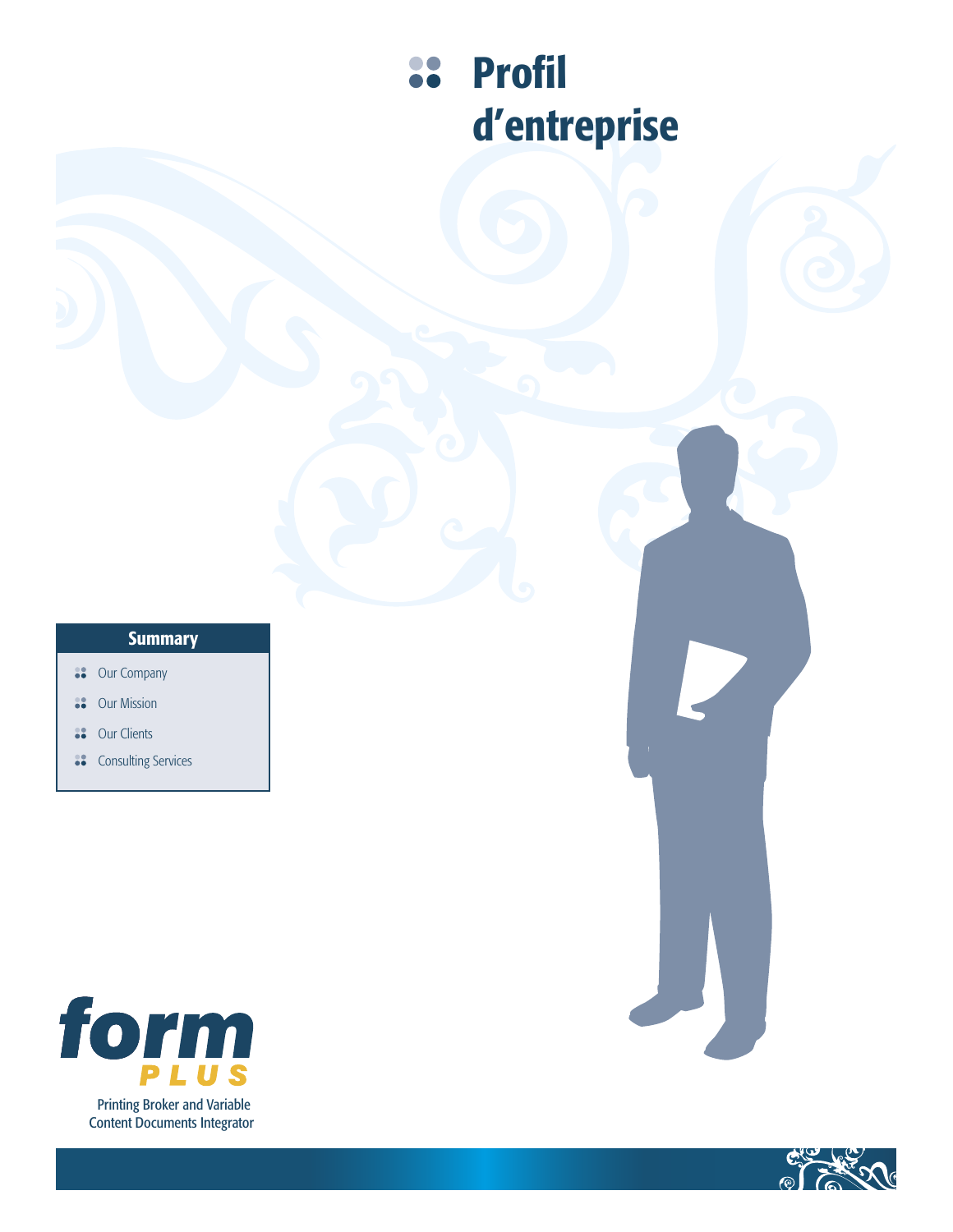

## Notre entreprise 88

## Our Role as Printing Broker

Formplus surrounds itself with factories whose competent personnel diligently and professionally devote themselves to meeting your needs.

We entrust the production of printed materials to a network of specialized factories based on the type of material to be printed. They use the most recent technologies to reproduce quality documents.

Our role consists of choosing the supplier who can best meet the requirements of quality, price, and service.

## Our Role as Integrator of Documents With Variable Content

We use the most recent communication and reproduction techniques.

We offer solutions that will enable you to:

- laser print;
- fax;
- email;
- archive and retrieve produced documents.

# Expertise

With forty years experience in the domains of graphic commu-nications and administration, we offer our clients judicious advice in the following domains:

- analysis of needs
- design
- form management
- sales and production of printed materials
- laser printing solutions

# Needs Analysis

The meticulous analysis of our clients' needs enables us to offer solutions that improve:

- administrative efficiency;
- the quality of communications;
- costs.

A study shows that the cost of purchasing forms represents about 5% of their usage cost. Our approach consists of proposing adminis-trative solutions that make it possible to reduce the other costs.

# Forms and Graphic Design

Our team of highly skilled graphic designer and variable content documents technicians can create administrative and marketing documents to meet your expectations.

From branding to the publication of an annual report, we offer the service of graphic design for all your needs, at a fraction of the price you would pay by working with a marketing agency. Also, our vast experience in the printing industry allows us to design your documents according to prepress specifications, thereby avoiding additional costs and delays.

# Printed Material Management

For our clients who produce and publish a wide inventory of documents. we are able to manage their supply and suggest purchases to make scale savings.

## Production

One facet of our activities consists in coordinating the different operations to bring a project to term.

We intervene with managers, programming analysts, users, and factories so that each can have their say.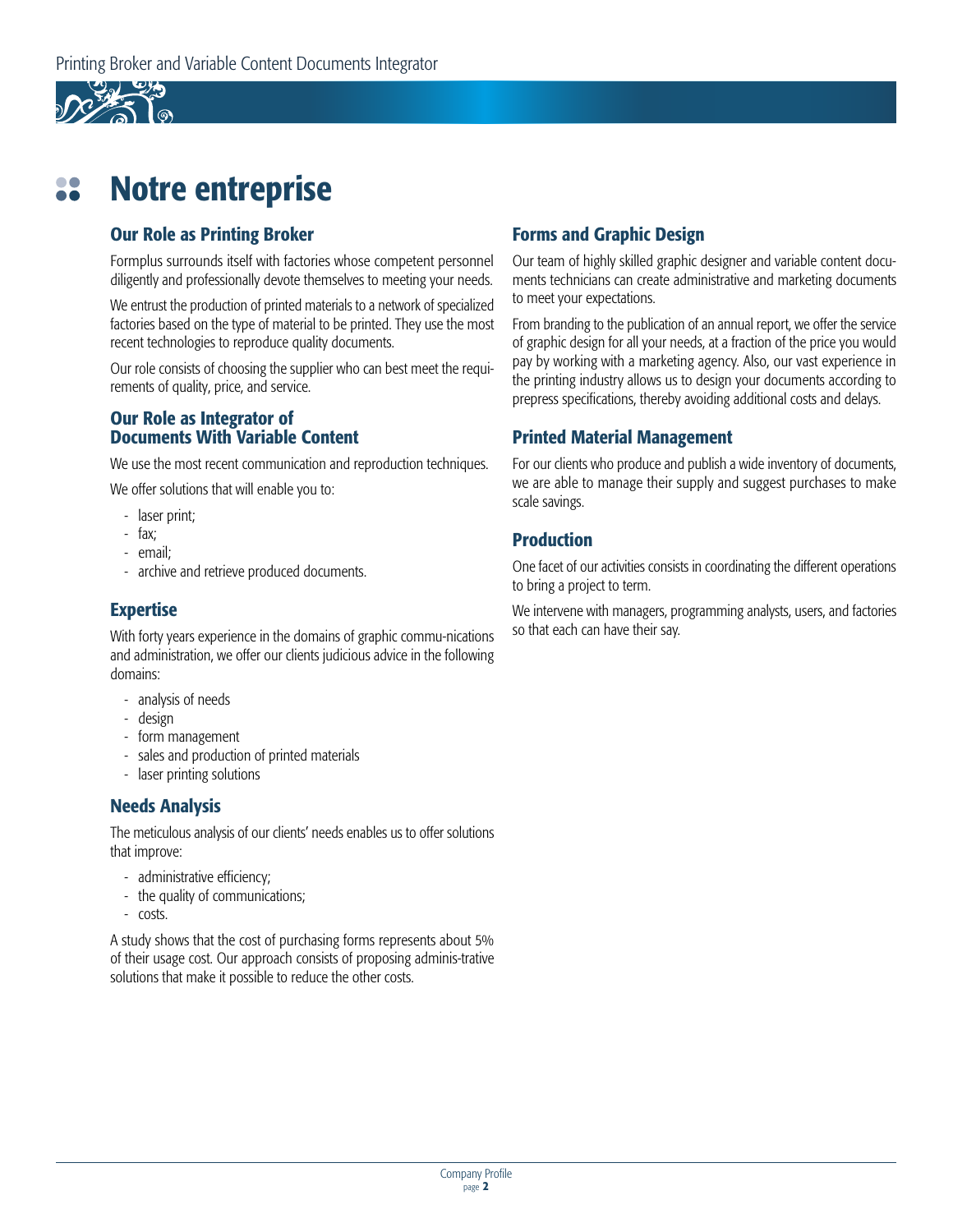

## Our Mission 88

- To be on top of new form design and reproduction technologies.
- To master the principal facets of the different administrative procedures and know their evolution.
- To listen to clients, know them well, and grasp their needs.
- To propose solutions favouring:
	- · a constant graphic image;
- · the optimization of systems and administrative procedures;
- · a reduction of costs.
- To focus on quality and perfection in all steps of the process down to the smallest detail.
- To provide a quick and courteous service.

## Our Clients 88

About 400 clients in the following groups:

- Businesses
- Distribution centres
- Hospitals and Health and Social Services Centres
- Government and parapublic organizations
- Professional orders and associations
- Foundations and non-profit organizations